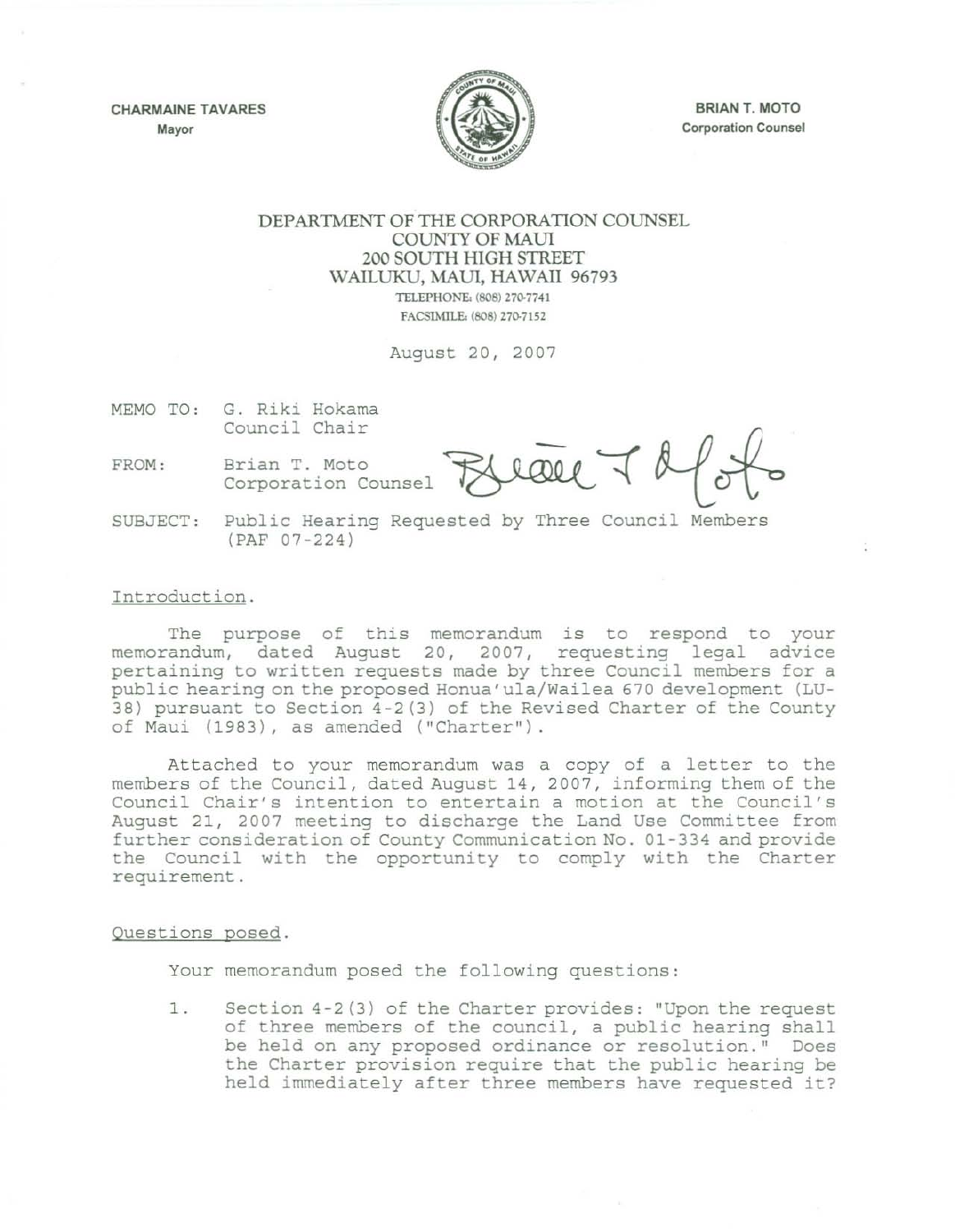|        | MEMO TO: G. Riki Hokama |
|--------|-------------------------|
|        | Council Chair           |
| DATE:  | August 20, 2007         |
| Page 2 |                         |

2. May the Council delegate the duty to hold the public hearing to a hearings officer, three Council members, or a Council committee?

## Analysis and discussion.

1. Section 4-2(3) of the Charter does not require that the public hearing be held immediately after three members have requested it; therefore, the date, time, and location of the public hearing are matters to be determined by the Council, its Chair and members.

By memoranda dated December 17, 2001, to Patrick S. Kawano, Council Chair, and February 13, 2003, to Jo Anne Johnson, Council Member, this Department opined on legal issues relating to Section 4-2 (3) of the Charter and the convening of a public hearing pursuant to request made by three members of the Council.

As discussed in our earlier memoranda, Section 4-2(3) of the Charter is part of a series of provisions generally relating to the introduction, consideration, and passage of ordinances and resolutions by the Council. Section 4-2(3) has its origins in the very first Charter of the County of Maui, which was adopted by the voters in the election of 1967, and its wording has remained unchanged since then. The reports and minutes of early charter commissions do not reveal much regarding the original intent or purpose of the provision; however, they do indicate that it represented a change from prior practice.<sup>1</sup>

As also discussed, Section 4-2 (3) antedates the Hawaii Sunshine Law, $^2$  and, therefore, was adopted at a time when it was not required practice, as is the case now, to permit persons to present written or oral testimony on Council agenda items, including proposed ordinances and resolutions.

<sup>1</sup> Memorandum to Patrick S. Kawano, Council Chair (Dec. 17, 2001), at 1-2.

<sup>2</sup> Part I, Chap. 92, Hawaii Revised Statutes. Chapter 92 was enacted in 1975.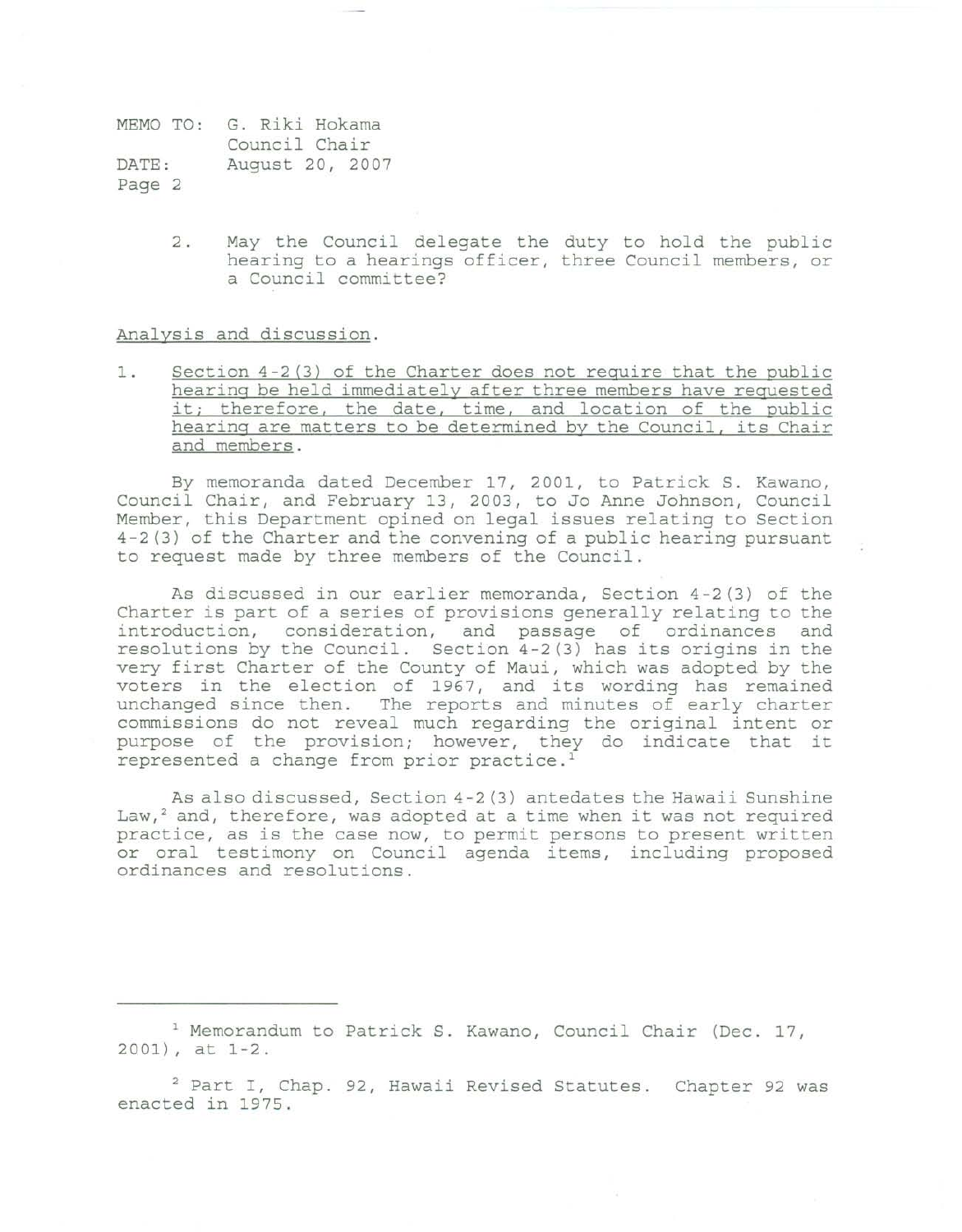MEMO TO: G. Riki Hokama Council Chair DATE , Page 3 August 20, 2007

Section 4-2 (3) is silent with regard to the timing of the public hearing on a proposed ordinance. 3 The placement of Section 4-2(3) within a series of provisions relating to the passage of bills and resolutions and the requirement of Council readings, suggest that the framers of the Charter may have assumed that Section 4-2 (3) was most likely to be invoked, if at all, during Council deliberations on a bill or resolution; however, as already noted, Section 4-2(3) is devoid of details and does not specify how or when requests for the public hearing are to be made or how and when the public hearing is to be conducted.

In our memorandum to Patrick S. Kawano, Council Chair, dated December 17, 2001, we opined, in response to questions posed by Council Chair Kawano, that, based on the context of Section 4-2(3), the public hearing was intended to occur sometime before the Council passed a bill at second and final reading (and that Section 4-2(3) did not apply to bills that have already passed second and final reading). However, we left open the question, not then posed, as to the timing of the public hearing when requests for such a hearing are made well in advance of Council action at first or second reading.

In light of the foregoing discussion, we believe that Section 4-2 (3) of the Charter does not require that the public hearing be held "immediately" after three members have requested it; rather, we opine that issues related to the date, time, and location of the public hearing, availability of quorum, and any other logistical issues related to the public hearing, are matters to be determined by the Council, its Chair and members .

In so concluding, we observe, as we have in past, that the interpretation and application of the rules and order of business of the Council are matters within the purview of the Council and its Chair, and not matters upon which Corporation Counsel normally opines. The Council's internal rules of procedure do not have the force of law and, unless there is a showing of a violation of some statutory or other requirement, a court of law is unlikely to void or otherwise invalidate an action of the Council based on any alleged violation of internal rules. <sup>4</sup>

<sup>)</sup> Memorandum to Patrick S. Kawano, Council Chair (Dec. 17, 2001),at3 .

<sup>&</sup>lt;sup>4</sup> Memorandum to Jo Anne Johnson, Council Member (Feb. 13, 2003), at 4; *See* Bremner v. City & County of Honolulu, 96 Hawai'i 134, 146 (App. 2001).